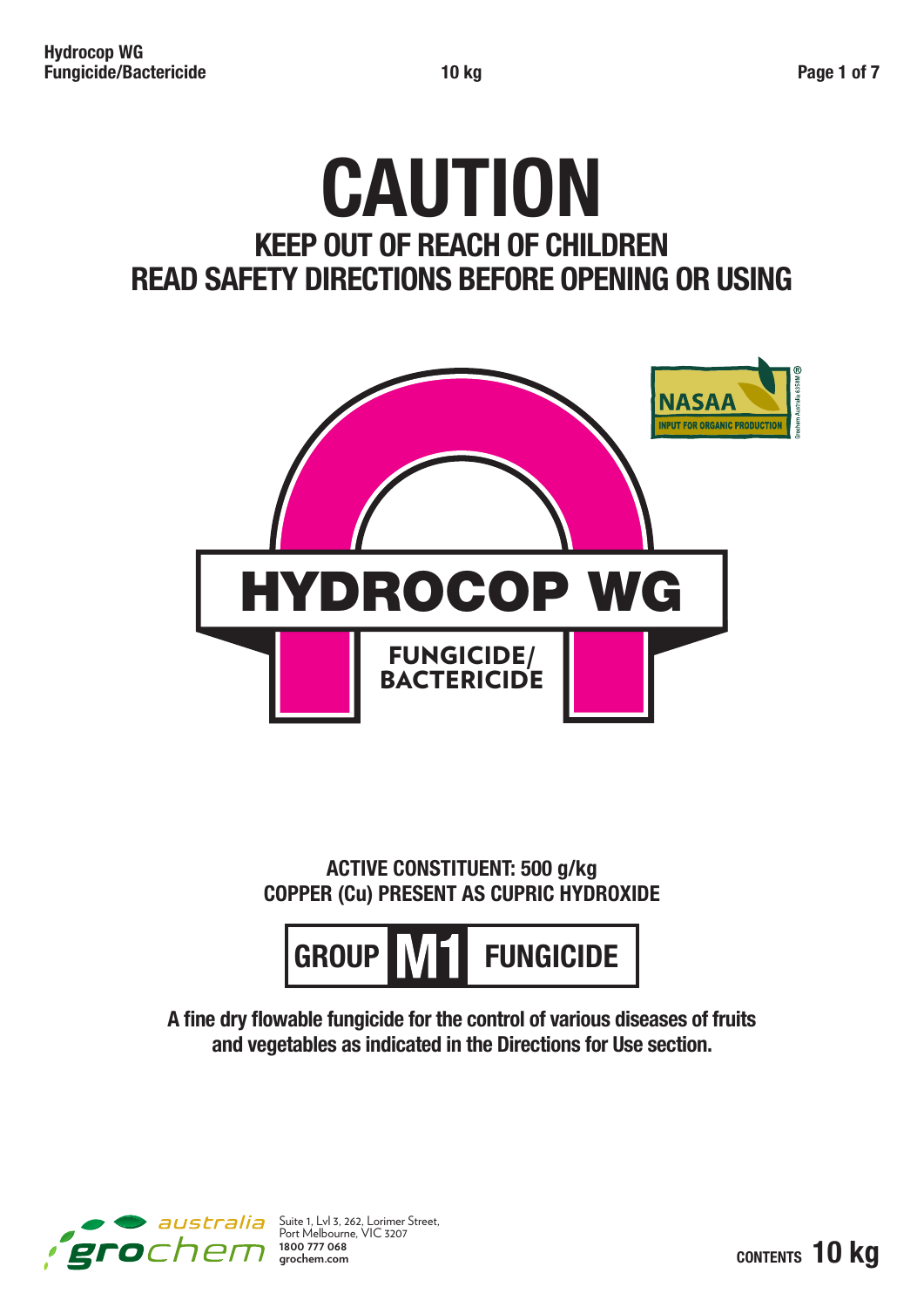## **DIRECTIONS FOR USE**

#### **RESTRAINTS:**

**DO NOT** apply when temperature exceeds 35°C.

**DO NOT** apply when slow drying conditions prevail. DO NOT apply to copper-shy crops or cultivars.

**DO NOT** apply if it is likely to rain before the spray is dry.

**DO NOT** apply to wet crops.

**DO NOT** use in spray solutions with a pH of less than 6.5

#### **TREE AND VINE CROPS**

| <b>CROP</b>                 | <b>DISEASE</b>                                                                                                                                                                                    | <b>STATE</b>                                  | <b>DILUTE/</b><br><b>SPRAYING RATE</b>                                          | <b>CRITICAL COMMENTS</b>                                                                                                                                                                                                                                                                                                                                                                                                                                                                                                                                                                                                                                                                                                                                                                                                                                                                                                                                                                                                                                                                                                                                                                                                                                                                                                                                                                                                            |
|-----------------------------|---------------------------------------------------------------------------------------------------------------------------------------------------------------------------------------------------|-----------------------------------------------|---------------------------------------------------------------------------------|-------------------------------------------------------------------------------------------------------------------------------------------------------------------------------------------------------------------------------------------------------------------------------------------------------------------------------------------------------------------------------------------------------------------------------------------------------------------------------------------------------------------------------------------------------------------------------------------------------------------------------------------------------------------------------------------------------------------------------------------------------------------------------------------------------------------------------------------------------------------------------------------------------------------------------------------------------------------------------------------------------------------------------------------------------------------------------------------------------------------------------------------------------------------------------------------------------------------------------------------------------------------------------------------------------------------------------------------------------------------------------------------------------------------------------------|
| product to the target crop. | All rates for tree and vine crops are for dilute spraying. For concentrate spraying rates, refer<br>to the Mixing/Application section. If using concentrate application, apply the same amount of |                                               |                                                                                 |                                                                                                                                                                                                                                                                                                                                                                                                                                                                                                                                                                                                                                                                                                                                                                                                                                                                                                                                                                                                                                                                                                                                                                                                                                                                                                                                                                                                                                     |
| <b>Almonds</b>              | Shothole<br>(Stigmina carpophila)<br>Leaf Curl<br>(Taphrina deformans)                                                                                                                            | <b>All States</b>                             | 105 g/100L                                                                      | 1. Apply when buds are swelling but BEFORE AND WITHIN ONE WEEK OF BUD<br><b>OPENING</b><br>2. Commence post-flowering applications 5-7 days after petal fall is complete,<br>and apply at 10-14 day intervals as the season dictates, to a maximum of 4<br>applications.<br>Apply as a dilute or concentrated spray. DO NOT use a concentration greater than 2.<br>DO NOT apply more than one application past shuck fall.<br>CORRECT TIMING IS CRITICAL FOR EFFECTIVE CONTROL.<br>Apply when buds are swelling but BEFORE AND WITHIN ONE WEEK OF BUD OPENING.<br>Apply as a dilute or concentrated spray.<br>DO NOT use a concentration factor greater than 2. For a given variety, the time of<br>bud opening will vary from year to year, depending on the weather and in any year it<br>will vary between varieties. Thus, the bud development of each variety in the orchard<br>should be monitored each year to determine the correct time of application. Blocks<br>containing more than 1 variety may not be treated more than once, to treat each<br>variety at the correct time. Where leaf curl is, or is likely to be a severe problem,<br>based on previous experience, the following program should be followed.<br>1. AUTUMN - apply at leaf fall.<br>2. Apply at the FIRST SIGN of BUD SWELL and REPEAT ONE WEEK LATER PRIOR TO<br>SIGNS OF BUD OPENING.<br>DO NOT apply more than one application past shuck fall. |
| Apples                      | <b>Black Spot, Scab</b><br>(Venturia inaequalis)                                                                                                                                                  |                                               |                                                                                 | Apply at green tip. NOTE: Crop injury (russetting) may occur from late application.<br>Discontinue use when green tip on the earliest developing buds reaches 1 cm.<br>Before applying to recently introduced varieties, ascertain their tolerance of copper<br>sprays from relevant authorities. Apply as a dilute or concentrated spray. DO NOT use<br>a concentration factor greater than 2.                                                                                                                                                                                                                                                                                                                                                                                                                                                                                                                                                                                                                                                                                                                                                                                                                                                                                                                                                                                                                                     |
| Avocadoes                   | Anthracnose<br>(Glomerella cingulata var. minor)                                                                                                                                                  |                                               |                                                                                 | Spray every 4 weeks from the end of flowering to harvest. During extended wet<br>weather, spray every 14 days. Apply as a dilute or concentrated spray. DO NOT use a<br>concentration factor greater than 3.                                                                                                                                                                                                                                                                                                                                                                                                                                                                                                                                                                                                                                                                                                                                                                                                                                                                                                                                                                                                                                                                                                                                                                                                                        |
| Apricots                    | Shothole (Stigmina carpophila),<br>Freckle (Venturia carpophila)                                                                                                                                  | <b>All States</b>                             | 105 g/100L                                                                      | Apply at bud swell but before the earliest sign of leaf bud development. Apply at<br>least 1 post harvest spray. Apply as a dilute or concentrated spray. DO NOT use a<br>concentration factor greater than 2.                                                                                                                                                                                                                                                                                                                                                                                                                                                                                                                                                                                                                                                                                                                                                                                                                                                                                                                                                                                                                                                                                                                                                                                                                      |
|                             | Bacterial gummosis<br>(Pseudomonas syringae)                                                                                                                                                      | Vic, Tas, SA and<br>WA Only<br>NSW only       | 135 g/100L<br>105 g/100L                                                        | Autumn: Apply at 25 to 50% leaf fall. Apply again at 90 to 100% fall.<br>Winter: Apply in mid winter.<br>Spring: Apply at first sign of bud movement. Apply as a dilute or concentrated spray.<br><b>DO NOT</b> use a concentration factor greater than 2.                                                                                                                                                                                                                                                                                                                                                                                                                                                                                                                                                                                                                                                                                                                                                                                                                                                                                                                                                                                                                                                                                                                                                                          |
|                             |                                                                                                                                                                                                   | NSW, Vic, Tas, SA,<br>and WA only             | 70 g/ 100L                                                                      | Apply 1 week after petal fall. Repeat application 7 to 10 days later. These sprays<br>control the leaf population of bacteria in mid to late spring. Apply as a dilute or<br>concentrated spray. DO NOT use a concentration factor greater than 2.                                                                                                                                                                                                                                                                                                                                                                                                                                                                                                                                                                                                                                                                                                                                                                                                                                                                                                                                                                                                                                                                                                                                                                                  |
| <b>Bananas</b>              | Cercospora leaf spot<br>(Cercospora musae)                                                                                                                                                        | Qld, NSW<br>and WA only                       | 105 g/100L +<br>600 mL<br>Polyphase or<br>Miscible Summer<br>oil                | Apply at 3 to 4 weekly intervals from December to May when weather conditions<br>favour disease development.                                                                                                                                                                                                                                                                                                                                                                                                                                                                                                                                                                                                                                                                                                                                                                                                                                                                                                                                                                                                                                                                                                                                                                                                                                                                                                                        |
| Cherries                    | Shothole<br>(Stigmina carpophila)                                                                                                                                                                 | <b>All States</b>                             | 105 g/100L                                                                      | Apply when buds are swelling but BEFORE AND WITHIN ONE WEEK OF BUD OPENING.<br>Apply as a dilute or concentrated spray. DO NOT use a concentration factor greater<br>than 2.                                                                                                                                                                                                                                                                                                                                                                                                                                                                                                                                                                                                                                                                                                                                                                                                                                                                                                                                                                                                                                                                                                                                                                                                                                                        |
|                             | Bacterial gummosis<br>(Pseudomonas syringae)                                                                                                                                                      | Vic, Tas, SA and<br>WA Only                   | 135 g/100L                                                                      | <b>Autumn:</b> Apply at 25 to 50% leaf fall. Apply again at 90 to 100% fall.<br>Winter: Apply in mid winter.<br>Spring: Apply at first sign of bud movement. Apply as a dilute or concentrated spray.                                                                                                                                                                                                                                                                                                                                                                                                                                                                                                                                                                                                                                                                                                                                                                                                                                                                                                                                                                                                                                                                                                                                                                                                                               |
|                             |                                                                                                                                                                                                   | NSW only<br>NSW, Vic, Tas, SA,<br>and WA only | 105 g/100L<br>70 g/ 100L                                                        | DO NOT use a concentration factor greater than 2.<br>Apply 1 week after petal fall. Repeat application 7 to 10 days later. These sprays<br>control the leaf population of bacteria in mid to late spring. Apply as a dilute or                                                                                                                                                                                                                                                                                                                                                                                                                                                                                                                                                                                                                                                                                                                                                                                                                                                                                                                                                                                                                                                                                                                                                                                                      |
| Citrus                      | Black Spot, Melanose, Smoky<br>Blotch (Gloeodes pomigena), Scab<br>(lemons)<br>(Elsinoe fawcettii)                                                                                                | <b>All States</b>                             | 105 to 160<br>$q/100L + 600$ mL only.<br>Polyphase or<br>Miscible Summer<br>oil | concentrated spray. DO NOT use a concentration factor greater than 2.<br>Apply at petal fall. Use higher rates in coastal districts. Apply as a dilute application                                                                                                                                                                                                                                                                                                                                                                                                                                                                                                                                                                                                                                                                                                                                                                                                                                                                                                                                                                                                                                                                                                                                                                                                                                                                  |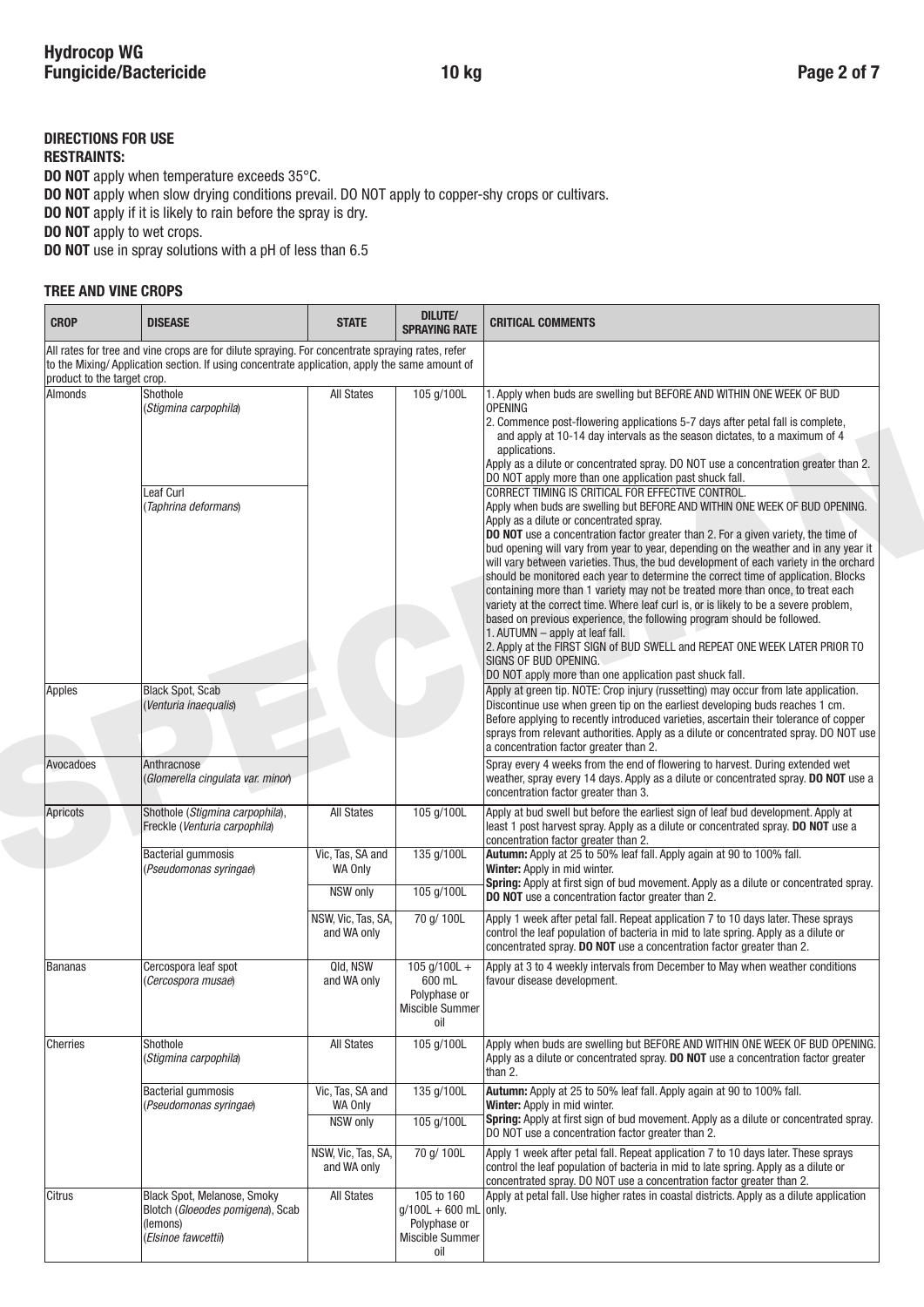| <b>CROP</b>                                                                                                                   | <b>DISEASE</b>                                                            | <b>STATE</b>                 | <b>DILUTE/</b><br><b>SPRAYING RATE</b>                                    | <b>CRITICAL COMMENTS</b>                                                                                                                                                                                                                                                                                                                                                                                                                                                                                                                                                                                                                                                                                                                                                                                                                                                                                                                         |
|-------------------------------------------------------------------------------------------------------------------------------|---------------------------------------------------------------------------|------------------------------|---------------------------------------------------------------------------|--------------------------------------------------------------------------------------------------------------------------------------------------------------------------------------------------------------------------------------------------------------------------------------------------------------------------------------------------------------------------------------------------------------------------------------------------------------------------------------------------------------------------------------------------------------------------------------------------------------------------------------------------------------------------------------------------------------------------------------------------------------------------------------------------------------------------------------------------------------------------------------------------------------------------------------------------|
| Litchis                                                                                                                       | Parasitic algae<br>(Cephaleuros virescens)                                | Qld and NSW only             | $210$ g/100L +<br>agent                                                   | Apply at affected trunks and limbs until runoff occurs. Apply monthly during the wet<br>a suitable wetting season. Apply as a dilute application only.                                                                                                                                                                                                                                                                                                                                                                                                                                                                                                                                                                                                                                                                                                                                                                                           |
| Macadamias                                                                                                                    | <b>Husk Spot</b><br>(Pseudocercospora macadamiae)                         | Qld, NT,<br>NSW only         | 105 g/100L                                                                | Good spray penetration of foliage is essential. Apply from nut set (late September) to<br>December. Apply at least 3 sprays at 3-4 week intervals.                                                                                                                                                                                                                                                                                                                                                                                                                                                                                                                                                                                                                                                                                                                                                                                               |
|                                                                                                                               | Anthracnose<br>( <i>Colletotrichum</i> spp.)                              |                              |                                                                           | Good coverage inside the tree is essential. Spray from early summer (December) to<br>May at monthly intervals.                                                                                                                                                                                                                                                                                                                                                                                                                                                                                                                                                                                                                                                                                                                                                                                                                                   |
|                                                                                                                               | Pink limb blight<br>(Corticium salmonicolor)                              |                              |                                                                           | Good coverage of infected limbs from early summer (December) to May at<br>monthly intervals.                                                                                                                                                                                                                                                                                                                                                                                                                                                                                                                                                                                                                                                                                                                                                                                                                                                     |
| <b>Mangoes</b>                                                                                                                | Anthracnose (Glomerella sp.)<br>(Glomerella cingulata var. minor)         | NSW, Qld, SA, WA,<br>NT only | 160 g/100L                                                                | Spray over 4 weeks from the end of flowering to harvest. During extended wet<br>weather, spray every 14 days. Use in rotation with alternate chemistry. Apply as a<br>dilute or concentrated spray. DO NOT use a concentration factor greater than 3.                                                                                                                                                                                                                                                                                                                                                                                                                                                                                                                                                                                                                                                                                            |
|                                                                                                                               | Bacterial black spot<br>(Xanthomonas campestris pv.<br>mangiferaeindicae) |                              | 105 to<br>160 g/100L                                                      | Apply as a preventive spray. Repeat at 10-14 day intervals while weather<br>conditions favour disease development. Use higher rate when conditions are highly<br>favourable for infection. Use in rotation with alternate chemistry. Apply as a dilute or<br>concentrated spray. DO NOT use a concentration factor greater than 3.                                                                                                                                                                                                                                                                                                                                                                                                                                                                                                                                                                                                               |
| Nectarines and<br>Peaches                                                                                                     | Shothole<br>(Stigmina carpophila)                                         | <b>All States</b>            | 105 g/100L                                                                | Apply when buds are swelling but BEFORE AND WITHIN ONE WEEK OF BUD<br>OPENING. Apply as a<br>dilute or concentrated spray. DO NOT use a concentration factor greater than 2.                                                                                                                                                                                                                                                                                                                                                                                                                                                                                                                                                                                                                                                                                                                                                                     |
|                                                                                                                               | Leaf curl<br>(Taphrina deformans)                                         |                              |                                                                           | CORRECT TIMING IS CRITICAL FOR EFFECTIVE CONTROL. Apply when buds are<br>swelling but BEFORE AND WITHIN ONE WEEK OF BUD OPENING. Apply as a dilute<br>or concentrated spray. DO NOT use a concentration factor greater than 2. For a<br>given variety, the time of bud opening will vary from year to year, depending on the<br>weather and in any year it will vary between varieties. Thus, the bud development of<br>each variety in the orchard should be monitored each year to determine the correct<br>time of application. Blocks containing more than 1 variety may not be treated more<br>than once, to treat each variety at the correct time. Where leaf curl is, or is likely to<br>be a severe problem, based on previous experience, the following program should be<br>followed.<br>1. AUTUMN - apply at leaf fall.<br>2. Apply at the FIRST SIGN of BUD WELL and REPEAT ONE WEEK LATER PRIOR TO<br><b>SIGNS OF BUD OPENING.</b> |
| Pears                                                                                                                         | Black Spot (scab)<br>(Venturia pirina)                                    |                              |                                                                           | Apply at green tip. NOTE: Crop injury (russetting) may occur from late application.<br>Discontinue use when green tip on the earliest developing buds reaches 1 cm.<br>Before applying to recently introduced varieties, ascertain their tolerance of copper<br>sprays from relevant authorities. Apply as a dilute or concentrated spray. DO NOT use<br>a concentration factor greater than 2.                                                                                                                                                                                                                                                                                                                                                                                                                                                                                                                                                  |
| Plums                                                                                                                         | Shothole<br>(Stigmina carpophila)                                         |                              |                                                                           | Apply when buds are swelling but BEFORE AND WITHIN ONE WEEK OF BUD<br>OPENING. Apply as a<br>dilute or concentrated spray. DO NOT use a concentration factor greater than 2.                                                                                                                                                                                                                                                                                                                                                                                                                                                                                                                                                                                                                                                                                                                                                                     |
| Vines                                                                                                                         | Downy Mildew<br>(Plasmopara viticola)                                     |                              |                                                                           | 95 to 135 g/ 100L Apply when shoots are 10 cm long and repeat at 10–14 day intervals while weather<br>conditions favour infection. Use higher rate when conditions are highly favourable<br>for infection. Leaf damage may occur on 'copper-shy' varieties. Apply as a dilute or<br>concentrated spray. DO NOT use a concentration factor greater than 3.                                                                                                                                                                                                                                                                                                                                                                                                                                                                                                                                                                                        |
| Walnuts                                                                                                                       | <b>Walnut blight</b><br>(Xanthomonas campestris pv.<br>juglans)           | <b>All States</b>            | 160 $q/100L +$<br>175 mL<br>Polyphase or<br><b>Miscible</b><br>Summer Oil | Apply a minimum of three sprays at 7 to 10 day intervals, commencing when the<br>catkins are partially opened. Further application may be necessary if conditions<br>allow infection. Apply as a dilute application only.                                                                                                                                                                                                                                                                                                                                                                                                                                                                                                                                                                                                                                                                                                                        |
| Avocadoes, Citrus,<br>Kiwi-fruit, Litchi,<br>Nectarines,<br>Passionfruit, Plums,<br>Peaches, Pecans,<br><b>Tropical Fruit</b> | Phytophthora stem canker                                                  | Qld and NSW only             | 55 g/1L or<br>55 g/1L of water<br>based paint                             | Mix to a smooth consistency. Apply only to stems of trees or vines wherever cankers<br>appear, after removing dead tissues. Repeat applications up to a maximum of 5 per<br>season until natural healing is commenced. Application with paint carrier may only<br>require 1 or 2 treatments in a season.                                                                                                                                                                                                                                                                                                                                                                                                                                                                                                                                                                                                                                         |
| <b>Bananas</b>                                                                                                                | Phytophthora stem canker                                                  | NSW only                     | 55 g/1L or<br>55 g/1L of water                                            | Mix to a smooth consistency. Apply only to stems of trees or vines wherever cankers<br>appear, after removing dead tissues. Repeat applications up to a maximum of 5 per                                                                                                                                                                                                                                                                                                                                                                                                                                                                                                                                                                                                                                                                                                                                                                         |
| Macadamias                                                                                                                    |                                                                           | Qld only                     | based paint                                                               | season until natural healing is commenced. Application with paint carrier may only<br>require 1 or 2 treatments in a season.                                                                                                                                                                                                                                                                                                                                                                                                                                                                                                                                                                                                                                                                                                                                                                                                                     |

#### **VEGETABLES**

| <b>CROP</b> | <b>DISEASE</b>                                                 | <b>STATE</b> | DILUTE/<br><b>SPRAYING RATE</b>               | <b>CRITICAL COMMENTS</b>                                                                                                                                                                         |
|-------------|----------------------------------------------------------------|--------------|-----------------------------------------------|--------------------------------------------------------------------------------------------------------------------------------------------------------------------------------------------------|
| Beans       | Common blight<br>(Xanthomonas campestris pv.<br>phaseoli       | All States   | 105 g/100L or<br>1.20 ka/ha                   | Apply as a preventive spray when conditions favour disease development. Repeat at<br>10-14 day intervals while conditions favour infection.                                                      |
|             | Halo blight<br>(Pseudomonas syringae pv.<br>I phaseolicola)    |              | 105 to 160<br>q/100L or 1.20<br>to 1.35 kg/ha | Apply at 10 to 14 day intervals from the time the crop is 15 cm to 30 cm high, while<br>conditions favour infection. Use the higher rate when conditions are highly favourable<br>for infection. |
|             | Bacterial brown spot<br>(Pseudomonas syringae pv.<br>syringae) |              | 105 g/100L or<br>1.20 ka/ha                   | Apply the first spray within 3 weeks after emergence and repeat every 10 to 14 days<br>while conditions favour infection.                                                                        |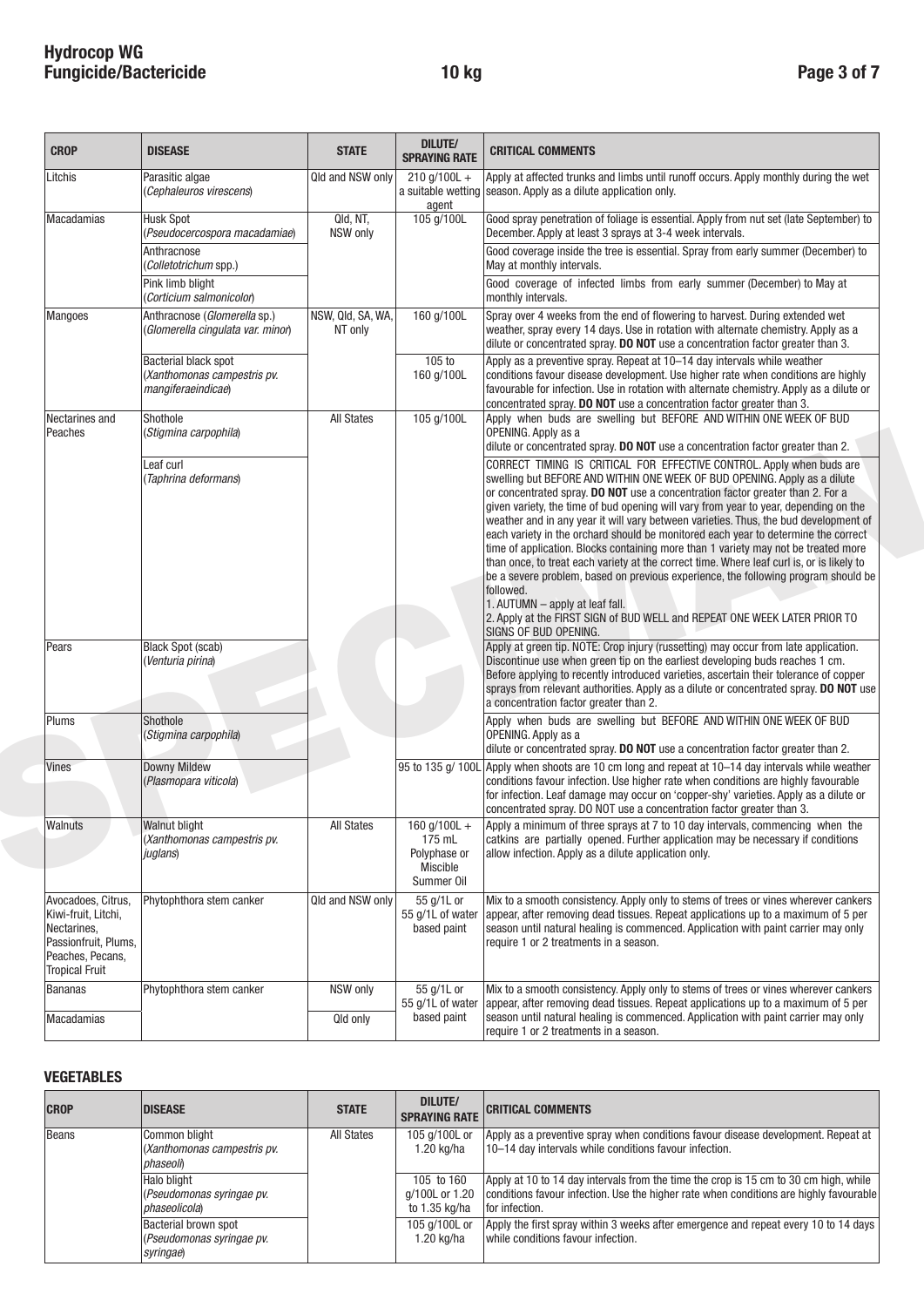| <b>CROP</b>                       | <b>DISEASE</b>                                                                                                                                                                               | <b>STATE</b>              | <b>DILUTE/</b><br><b>SPRAYING RATE</b>       | <b>CRITICAL COMMENTS</b>                                                                                                                                                                                                                                                                                                                                                                                                                                                                          |
|-----------------------------------|----------------------------------------------------------------------------------------------------------------------------------------------------------------------------------------------|---------------------------|----------------------------------------------|---------------------------------------------------------------------------------------------------------------------------------------------------------------------------------------------------------------------------------------------------------------------------------------------------------------------------------------------------------------------------------------------------------------------------------------------------------------------------------------------------|
| Beans, Faba beans                 | Rust<br>(Uromyces spp.)                                                                                                                                                                      | All States                | 105 g/100L or<br>1.20 kg/ha                  | Apply as a preventive spray when conditions favour disease development. Repeat at<br>10-14 day intervals while conditions favour infection.                                                                                                                                                                                                                                                                                                                                                       |
|                                   | Chocolate spot<br>(Botrytis spp.)                                                                                                                                                            |                           |                                              |                                                                                                                                                                                                                                                                                                                                                                                                                                                                                                   |
| <b>Brassicas</b>                  | Black rot (Xanthomonas<br>campestris), Peppery leaf<br>spot (Pseudomonas syringae<br>pv. maculicola), Ring spot<br>(Mycosphaerella brassicicola),<br>Downy Midew (Peronospora<br>parasitica) |                           |                                              | Apply as a preventive spray when conditions favour disease development. Repeat at<br>10-14 day intervals while conditions favour infection.<br><b>CROP DAMAGE WARNING:</b><br>Cupric hydroxide predisposes cabbages to frost damage. Cabbages should not be<br>treated with the product if frosts are likely, since crop damage may occur.                                                                                                                                                        |
| Capsicum                          | Bacterial spot<br>(Xanthomonas campestris pv.<br>vesicatoria), Bacterial canker                                                                                                              |                           |                                              | SEED BEDS: Apply every 7 days during wet weather. FIELD CROPS: Apply at the<br>first sign of disease and or repeat at 7 to 14 day intervals while conditions favour<br>infection. Use the shortest interval when conditions are highly favourable for<br>infection. These applications will reduce the spread of bacterial canker but they will<br>not control seed or soil-borne infection.                                                                                                      |
| Carrots                           | Leaf spot<br>(Alternaria, Cercospora, Septoria)                                                                                                                                              |                           | 105 g/100L                                   | Apply as a preventive spray when conditions favour disease development. Repeat at<br>10-14 day intervals while conditions favour infection.                                                                                                                                                                                                                                                                                                                                                       |
| Celery                            | Leaf spot<br>(Septoria apiicola),<br>Bacterial soft rot<br>(Erwinia carotovora pv. carotovora)                                                                                               |                           | 105 to 150<br>g/100L                         | Apply every 7 to 14 days while conditions favour infection. Use the shortest interval<br>when conditions are highly favourable for infection i.e. cool and wet.                                                                                                                                                                                                                                                                                                                                   |
| Cucurbitis                        | Angular leaf spot<br>(Pseudomonas syringae pv.<br>lachrymans), Bacterial leaf spot<br>(Xanthomonas campestris pv.<br>cucurbitae)                                                             |                           | 105 g/100L                                   | Apply when conditions favour disease development and repeat at 10-14 day<br>intervals while conditions favour infection.                                                                                                                                                                                                                                                                                                                                                                          |
| Lettuce                           | Downy Mildew<br>(Bremia lactucae),<br>Bacterial leaf spot<br>(Xanthomonas campestris pv.<br>vitians), Anthracnose<br>(Marssonina panattoniana)                                               |                           | 105 g/100L or<br>1.20 kg/ha                  | Apply when conditions favour disease development and repeat at 10-14 day<br>intervals while conditions favour infection.<br>Apply when conditions favour disease development and repeat at 7-10 day intervals<br>while conditions favour infection. Alternation with DupontTM Manzate® is desirable.<br><b>CROP DAMAGE WARNING:</b><br>Cupric hydroxide predisposes lettuce to frost damage. Lettuce should not be treated<br>with the product if frosts are likely, since crop damage may occur. |
| Onions                            | <b>Downey Mildew</b><br>(Peronospora destructor)                                                                                                                                             |                           |                                              | Apply when conditions favour disease development and repeat every 10-14 days<br>while conditions favour infection.                                                                                                                                                                                                                                                                                                                                                                                |
| Parsnips                          | Leaf spot<br>(Septoria spp.)                                                                                                                                                                 | Vic, SA and WA<br>only    |                                              | Apply when conditions favour disease development and repeat every 10-14 days<br>while conditions favour infection                                                                                                                                                                                                                                                                                                                                                                                 |
| Peas                              | Ascochyta blight<br>(Aschochyta spp.), Bacterial blight                                                                                                                                      | <b>All States</b>         |                                              | Apply when conditions favour disease development and repeat every 10-14 days<br>while conditions favour infection.                                                                                                                                                                                                                                                                                                                                                                                |
| <b>Potatoes</b>                   | Target spot/ Early blight<br>(Alternaria solani),<br>Irish blight/ Late blight<br>(Phytophthora infestans)                                                                                   |                           |                                              | Apply from crop emergence to maturity at 7 to 10 day interval, while conditions<br>favour infection. May reduce yield if applied under dry conditions.                                                                                                                                                                                                                                                                                                                                            |
| <b>Red Beet</b>                   | Downy mildew (Peronospora<br>farinosa),<br>Rust (Uromyces betae)                                                                                                                             | <b>All States</b>         | 105 g/100L or<br>1.20 kg/ha                  | Apply at 10 to 14 day intervals, from the seedling stage until maturity, while<br>conditions favour infection                                                                                                                                                                                                                                                                                                                                                                                     |
| Rhubarb                           | Crown rot<br>(Phytophthora spp.)                                                                                                                                                             |                           | 105 g/100L                                   | Dip rhubarb crowns before planting.                                                                                                                                                                                                                                                                                                                                                                                                                                                               |
|                                   | Downy mildew<br>(Peronospora jaapiana)                                                                                                                                                       |                           | 105 g/100L or<br>$1.20$ kg/ha                | Apply at 14 day intervals while conditions favour infection.                                                                                                                                                                                                                                                                                                                                                                                                                                      |
| Silver beet, Spinach Downy mildew | (Peronospora farinosa)                                                                                                                                                                       |                           |                                              | Apply at 10 to 14 day intervals, from the seedling stage until maturity, while<br>conditions favour infection.                                                                                                                                                                                                                                                                                                                                                                                    |
| <b>Tomatoes</b>                   | Bacterial spot, Bacterial speck<br>(Pseudomonas syringae pv.<br>tomato), Bacterial canker                                                                                                    |                           | 80 to 105<br>g/100L or 0.90<br>to 1.20 kg/ha | Apply when conditions favour disease development and repeat at 10 to 14 day intervals<br>while conditions favour infection. The shortest interval should be used when conditions<br>are highly favourable for infection i.e. during wet weather and when inoculum levels<br>are high. These applications will reduce the spread of bacterial canker but they will not<br>control seed or soil- borne infection.                                                                                   |
|                                   | Target spot/ Early blight<br>(Alternaria solani),<br>Septoria leaf spot                                                                                                                      |                           | 105 g/100L or<br>$1.20$ kg/ha                | Apply when conditions favour disease development and repeat at 10 to 14 day<br>intervals while conditions favour infection. The shortest interval should be used<br>when conditions are highly favourable for infection i.e. during wet weather and when<br>inoculum levels are high.                                                                                                                                                                                                             |
|                                   | Irish blight/ Late blight                                                                                                                                                                    |                           | 105 g/100L or<br>$1.20$ kg/ha                | Apply when conditions favour disease development and repeat at 10 to 14 day<br>intervals while conditions favour infection. The shortest interval should be used<br>when conditions are highly favourable for infection i.e. during wet weather and when<br>inoculum levels are high. Minimise use on seedlings to avoid retarding growth.                                                                                                                                                        |
| Tobacco seed beds                 | Wildfire, Angular leaf spot<br>(Pseudomonas syringae pv. tabaci)                                                                                                                             | Qld, NSW,<br>and Vic only | 210 g/100L                                   | Apply every 7 days.<br>Apply when algae first appears.                                                                                                                                                                                                                                                                                                                                                                                                                                            |
|                                   | Algae                                                                                                                                                                                        | Qld only                  |                                              |                                                                                                                                                                                                                                                                                                                                                                                                                                                                                                   |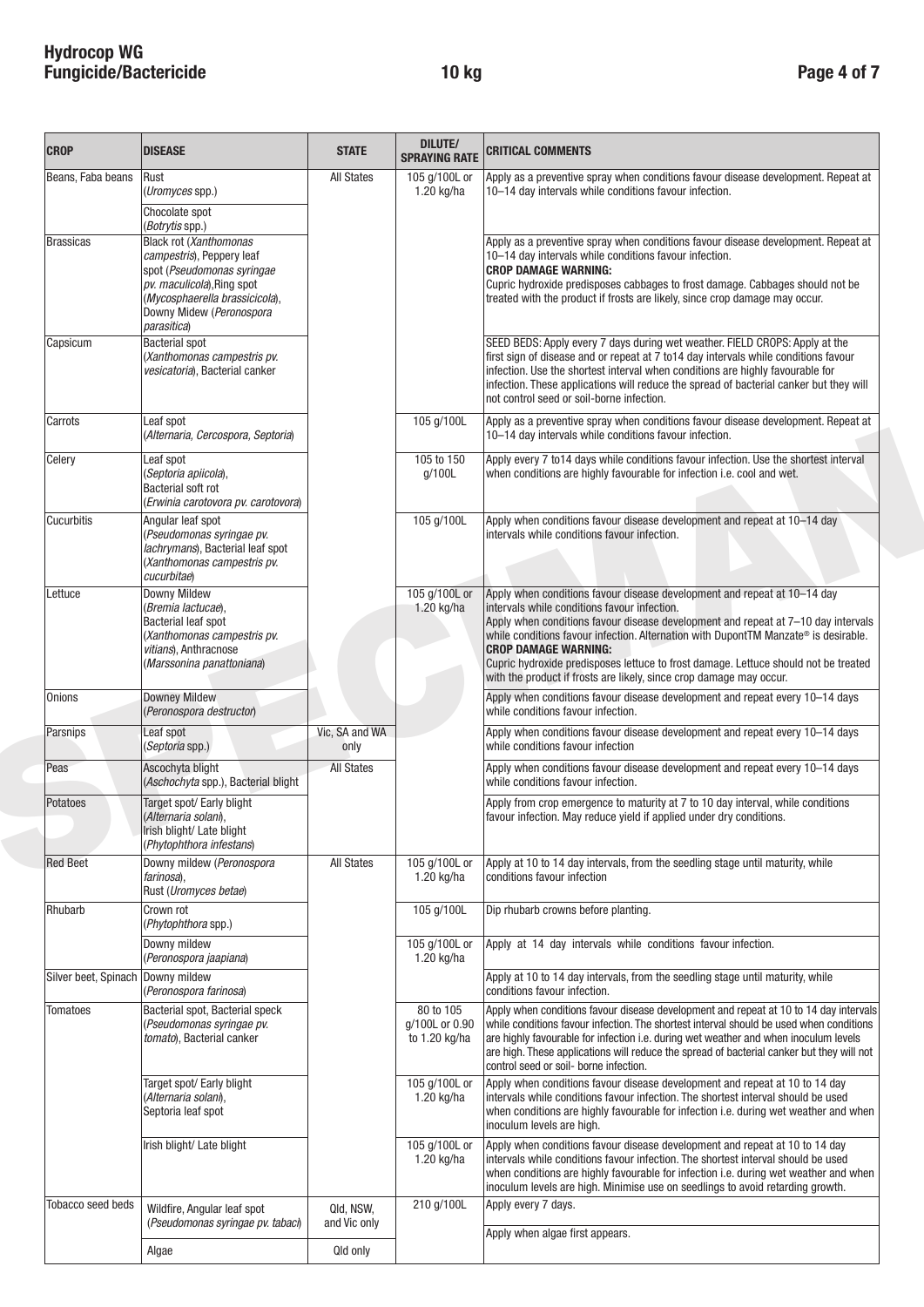| <b>CROP</b> | <b>DISEASE</b>      | <b>STATE</b> | <b>DILUTE/</b><br><b>SPRAYING RATE</b> | <b>CRITICAL COMMENTS</b>                                                                                                                                                                                                                                                                                                                                                                                                        |
|-------------|---------------------|--------------|----------------------------------------|---------------------------------------------------------------------------------------------------------------------------------------------------------------------------------------------------------------------------------------------------------------------------------------------------------------------------------------------------------------------------------------------------------------------------------|
| Ornamentals | Bacterial leaf spot | All States   | 105 g/100L                             | Apply when conditions favour disease development and repeat at 10 to 14 day<br>intervals while conditions favour infection. This product is ineffective against<br>bacterial wilt of carnations caused by Pseudomonas andropogonis. Phytotoxicity<br>is known to occur on certain varieties of ornamentals. Small scale evaluations<br>consisting of 2 sprays at 14 day interval should be applied first to test phytotoxicity. |

#### **NOT TO BE USED FOR ANY PURPOSE, OR IN ANY MANNER, CONTRARY TO THIS LABEL UNLESS AUTHORISED UNDER APPROPRIATE LEGISLATION.**

#### **WITHHOLDING PERIOD:**

### **ALL CROPS EXCEPT ALMONDS: DO NOT HARVEST FOR 1 DAY AFTER APPLICATION ALMONDS: NOT REQUIRED WHEN USED AS DIRECTED**

#### **GENERAL INSTRUCTIONS:**

Hydrocop WG Fungicide/Bactericide is a protectant fungicide. Applications should begin prior to any sign of disease.

#### **MIXING:**

Fill the speay vat with good quality water. Remove top strainer from spray vat. With the agitation system operating, pour the required quantity<br>of Hydrocop W6 Fungicide@Stactericole into the spray vat in a steady stream. D Fill the spray vat with good quality water. Remove top strainer from spray vat. With the agitation system operating, pour the required quantity of Hydrocop WG Fungicide/Bactericide into the spray vat in a steady stream. DO NOT attempt to pre-mix Hydrocop WG Fungicide/Bactericide in water before adding to the spray vat. If other pesticides are being used, fully mix the Hydrocop WG Fungicide/Bactericide in the spray tank before adding other products. Always add and mix the Hydrocop WG Fungicide/Bactericide first. Sprays containing Hydrocop WG Fungicide/Bactericide should be used within 3 hours of preparation and they should be agitated continuously during this period.

## **Application to Tree Crops**

#### **Dilute Spraying**

- Use a sprayer designed to apply high volumes of water up to the point of run-off and matched to the crop being sprayed.
- Set up and operate the sprayer to achieve even coverage throughout the crop canopy. Apply sufficient water to cover the crop to the point of run-off. Avoid excessive run-off.
- The required water volume may be determined by applying different test volumes, using different settings on the sprayer, from industry guidelines or expert advice.
- Add the amount of product specified in the Directions for Use table for each 100L of water. Spray to the point of run-off.
- The required dilute spray volume will change and the sprayer set up and operation may also need to be changed as the crop grows.
- Always apply sufficient water to cover the crop to the point of run-off, otherwise underdosing will occur and disease control may be inadequate.

#### **Concentrate Spraying**

- Use a sprayer designed and set up for concentrate spraying (that is a sprayer which applies water volumes less than those required to reach the point of run-off) and matched to the crop being sprayed.
- Set up and operate the sprayer to achieve even coverage throughout the crop canopy using your chosen water volume.
- Determine an appropriate dilute spray volume (See Dilute Spraying above) for the crop canopy. This is needed to calculate the concentrate mixing rate.
- The mixing rate for concentrate spraying can be then calculated in the following way:

Example only

- 1. Dilute spray volume as determined above: For example 1500 L/ha
- 2. Your chosen concentrate spray volume: For example 500 L/ha
- 3. The concentration factor in this example is:  $3 \times (i.e. 1500 \text{ L} \div 500 \text{ L} = 3)$
- 4. If the dilute label rate is 150 mL/100L, then the concentrate rate becomes 3 x 150, that is 450 g/100L of concentrate spray.
- 5. The chosen spray volume, amount of product per 100 L of water, and the sprayer set up and operation may need to be changed as the crop grows.

**DO NOT** use a concentrated factor higher than that specified in the Critical Comments and the following table.

| <b>CROP</b>              | <b>MAXIMUM CONCENTRATION FACTOR</b> |
|--------------------------|-------------------------------------|
| Almonds                  | 2 times                             |
| Deciduous Fruit          | 2 times                             |
| Avocadoes and Mangoes    | 3 times                             |
| <b>Vines</b>             | 3 times                             |
| Citrus, Litchis, Walnuts | Dilute application only             |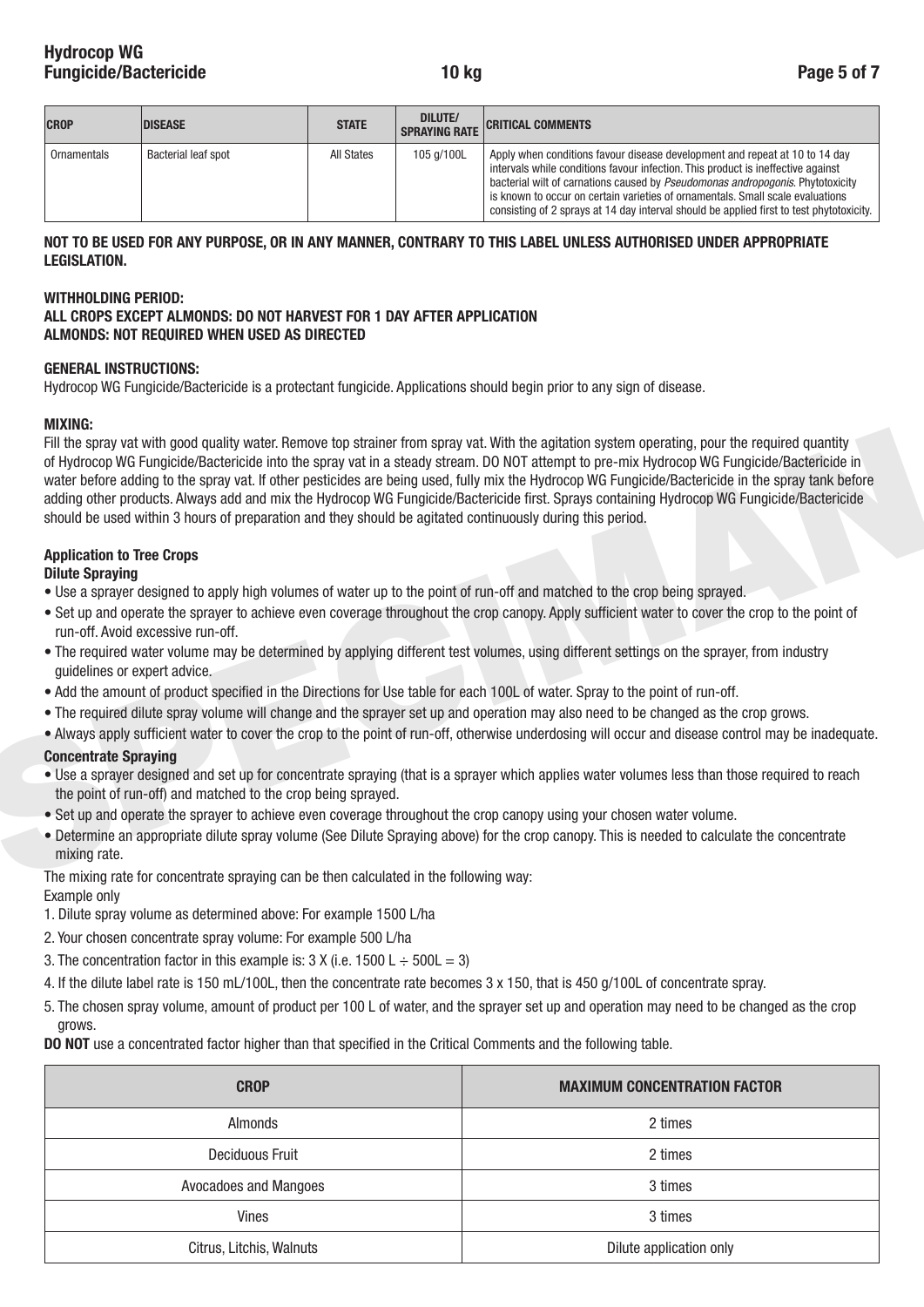For further technical information on concentrate spraying, users are advised to consult relevant industry guidelines, undertake appropriate competency training and follow Industry Best Practices.

For concentrate application use a minimum spray volume of 250 L per hectare.

## **Application to Vegetables General:**

Thorough coverage of the plant is essential for maximum effectiveness. To achieve thorough coverage:

- 1. Spray volumes need to be increased as the plant grows.
- 2. The configuration of the sprayer may need to be altered as the plants grow and change shape.

The coverage provided by the sprayer should be checked prior to each application and adjusted if necessary. This should only be done with water plus any required wetting agent.

## **Dilute Sprays:**

Apply using a sprayer fitted with cone nozzles operated at pressures that produce a MEDIUM to FINE spray. The following volumes per SPRAYED HECTARE are suggested as a guide, since the required volumes will vary with foliage density and size of the plants.

## **Carrots, Parsnips, Potatoes, Silver beet, Spinach:**

400 litres on plants up to 10 cm tall, increasing to 1000 to 1200 litres on mature plants.

**Cucurbits, Lettuce:**

400 litres on plants up to 10 leaves, increasing to 1000 to 1200 litres on mature plants.

## **Brassicas, Trellis Tomatoes:**

400 litres on plants up to 10 leaves, increasing to 1000 to 1200 litres on mature plants.

**Beans, Capsicum, Celery, Faba Beans, French Beans, Peas, Rhubarb, Bush Tomatoes:**

400 litres on plants up to 15 cm tall, increasing to 1000 to 1200 litres on mature plants.

## **Red Beet:**

400 litres on plants up to 8 leaves, increasing to 800 litres on mature plants.

## **Concentrate Sprays:**

Hydrocop WG Fungicide/Bactericide may be applied to vegetables at lower water volumes than those specified for dilute application, provided the CONCENTRATION of Hydrocop WG Fungicide/Bactericide is INCREASED in inverse proportion to the reduction in volume from the specified dilute volume.

#### **Example only:**

Cucurbits, Lettuce:<br>40 litres:<br>40 litres: any litres by to 10 leaves, increasing to 1000 to 1200 litres on mature plants.<br>5 Brassicas, Theils Tomatose:<br>40 litres on plants up to 10 leaves, increasing to 1000 to 1200 litres If the spray volume is half the specified dilute volume, Hydrocop WG Fungicide/Bactericide should be applied at double the dilute rate. Spray volumes for concentrate sprays should not be less than 1/3 of the equivalent dilute volume. Thus spray concentration should not exceed 3 times the dilute concentration. Apply using a sprayer fitted with cone nozzles operated at pressures that produce a FINE spray. Refer to VEGETABLES: DILUTE SPRAYS for dilute volumes.

#### **Rhubarb Dip**

Dispose of the spent dip solution in a disposal pit. See Storage and Disposal for details.

## **Wetting Agents**

The addition of a wetting agent is required when Hydrocop WG Fungicide/Bactericide is being applied to BRASSICAS, FABA BEANS, PEAS, and ONION, irrespective of the method of application. The addition of a wetting agent is also required when Hydrocop WG Fungicide/Bactericide is applied as a concentrate spray or by aircraft. Add a Wetting Agent at label rates when suitable for these purposes, irrespective of the spray volume applied. Where a Wetting Agent is not required for Hydrocop WG Fungicide/Bactericide, one may be added if required for other pesticides.

## **Application by Aircraft**

Apply in a minimum of 20 litres of water per hectare. May be applied with hydraulic nozzles or rotary atomisers operated to produce droplets with a V.M.D. of around 150 microns. Avoid application in calm or very windy conditions or when temperature and humidity cause rapid drying. To ensure good spray coverage, applications should ideally be made in a light crosswind.

## **Compatibility**

Hydrocop WG Fungicide/Bactericide is compatible with most insecticides/ pyrethroids, dormant spraying oils, Manzate, Mancozeb, Ziram, Wettable Sulphur and Urea. Mixtures with more than one of the above products is not recommended. Such mixtures may be ineffective or may cause serious damage. Hydrocop WG Fungicide/Bactericide may NOT be compatible with some foliar fertilisers and a test should be conducted before use. Always add Hydrocop WG Fungicide/Bactericide to the spray solution and dissolve before other products are added.

## **FUNGICIDE RESISTANCE WARNING**



For fungicide resistance management Hydrocop WG Fungicide/Bactericide is a group M1 fungicide. Some naturally occurring individual fungi resistant to Group M1 Fungicides may exist through normal genetic variability in any fungal population. The resistant individuals can eventually dominate the fungal population if these fungicides are used repeatedly. These resistant fungi will not be controlled by Hydrocop WG Fungicide/